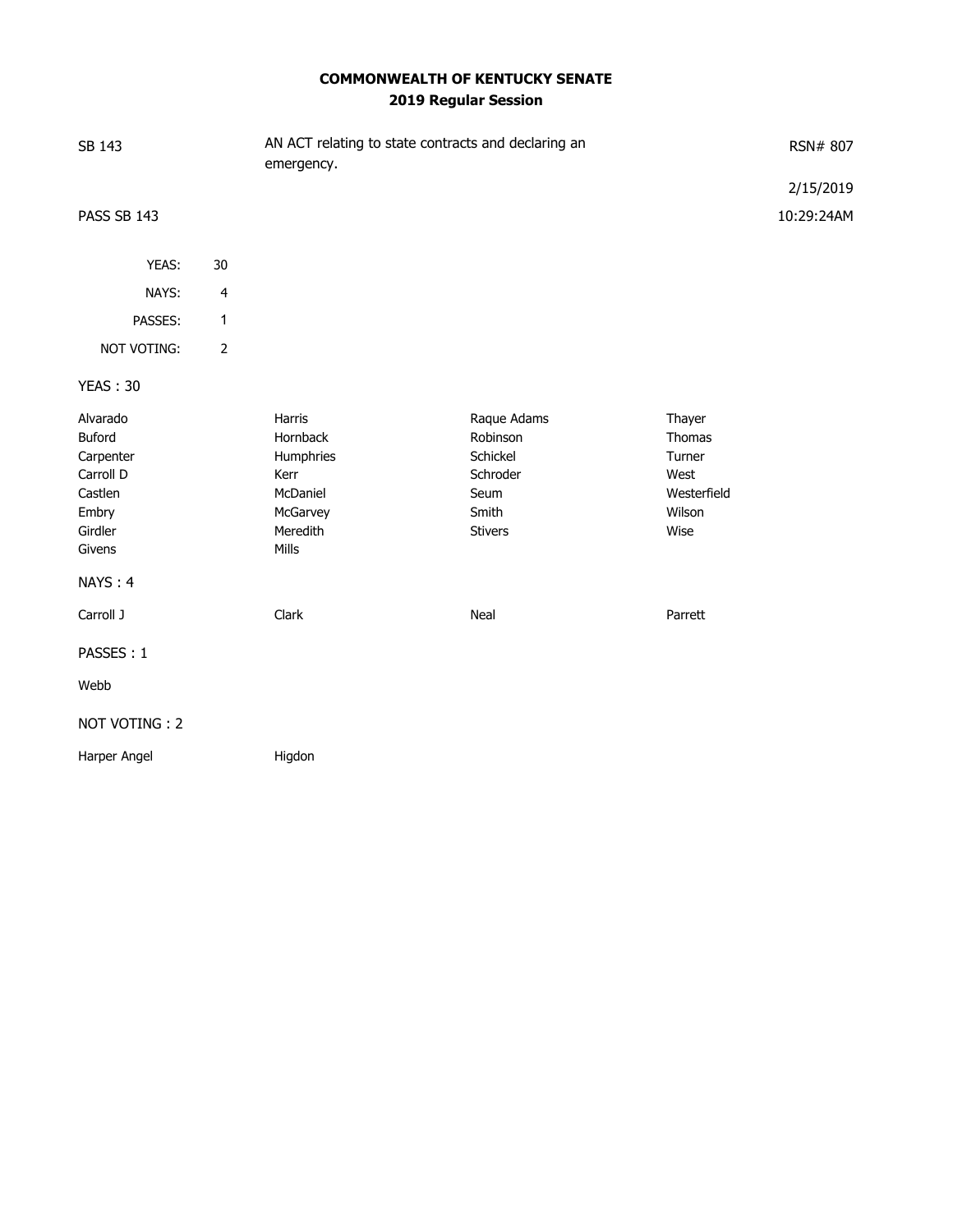### Commonwealth of Kentucky House of Representatives 2019 Regular Session

| SB 143 | AN ACT relating to state contracts and declaring an<br>emergency. | RCS# 270   |
|--------|-------------------------------------------------------------------|------------|
|        |                                                                   | 3/7/2019   |
|        |                                                                   | 3:07:05 PM |
|        |                                                                   |            |

| YEAS:       | 79 |
|-------------|----|
| NAYS:       | 13 |
| ARSTAINED:  | U  |
| NOT VOTING: | я  |

#### YEAS : 79

| <b>Adkins</b>        | Gentry        | Lewis S      | Reed           |
|----------------------|---------------|--------------|----------------|
| <b>Bechler</b>       | Glenn         | Maddox       | Riley          |
| Bentley              | Goforth       | Massey       | Rothenburger   |
| <b>Blanton</b>       | Gooch         | McCool       | Rowland        |
| Bojanowski           | Graham        | McCoy        | Rudy           |
| <b>Branham Clark</b> | Graviss       | Meade        | Santoro        |
| <b>Bratcher</b>      | Hale          | Meredith     | Schamore       |
| <b>Brenda</b>        | <b>Harris</b> | Meyer        | Sheldon        |
| <b>Bridges</b>       | Hart          | <b>Miles</b> | St. Onge       |
| <b>Brown G</b>       | Hatton        | Miller C     | <b>Stewart</b> |
| <b>Burch</b>         | Heath         | Miller J     | Stone          |
| Carney               | Hinkle        | Moore        | Tate           |
| <b>Dossett</b>       | Howard        | Moser        | <b>Thomas</b>  |
| <b>DuPlessis</b>     | Huff R        | <b>Nemes</b> | Tipton         |
| <b>Elkins</b>        | Huff T        | Osborne      | Turner         |
| Elliott              | King          | Palumbo      | Upchurch       |
| Fischer              | Koch          | Petrie       | Webber         |
| Frazier              | Koenig        | Pratt        | Wheatley       |
| Freeland             | Lee           | Prunty       | Yates          |
| Fugate               | Lewis D       | Rand         |                |
| <b>NAYS: 13</b>      |               |              |                |
| Cantrell             | Kulkarni      | Minter       | Stevenson      |
| Donohue              | Marzian       | Raymond      | Wiederstein    |
| Flood                | Meeks         | Scott        | Willner        |
| <b>Jenkins</b>       |               |              |                |
| ABSTAINED: 0         |               |              |                |

### NOT VOTING : 8

Bowling Network Charles Controller Messenger Sorolis Sorolis Network Westrom

Booker **Example 20** Hoover **Sims** Sims Tackett Laferty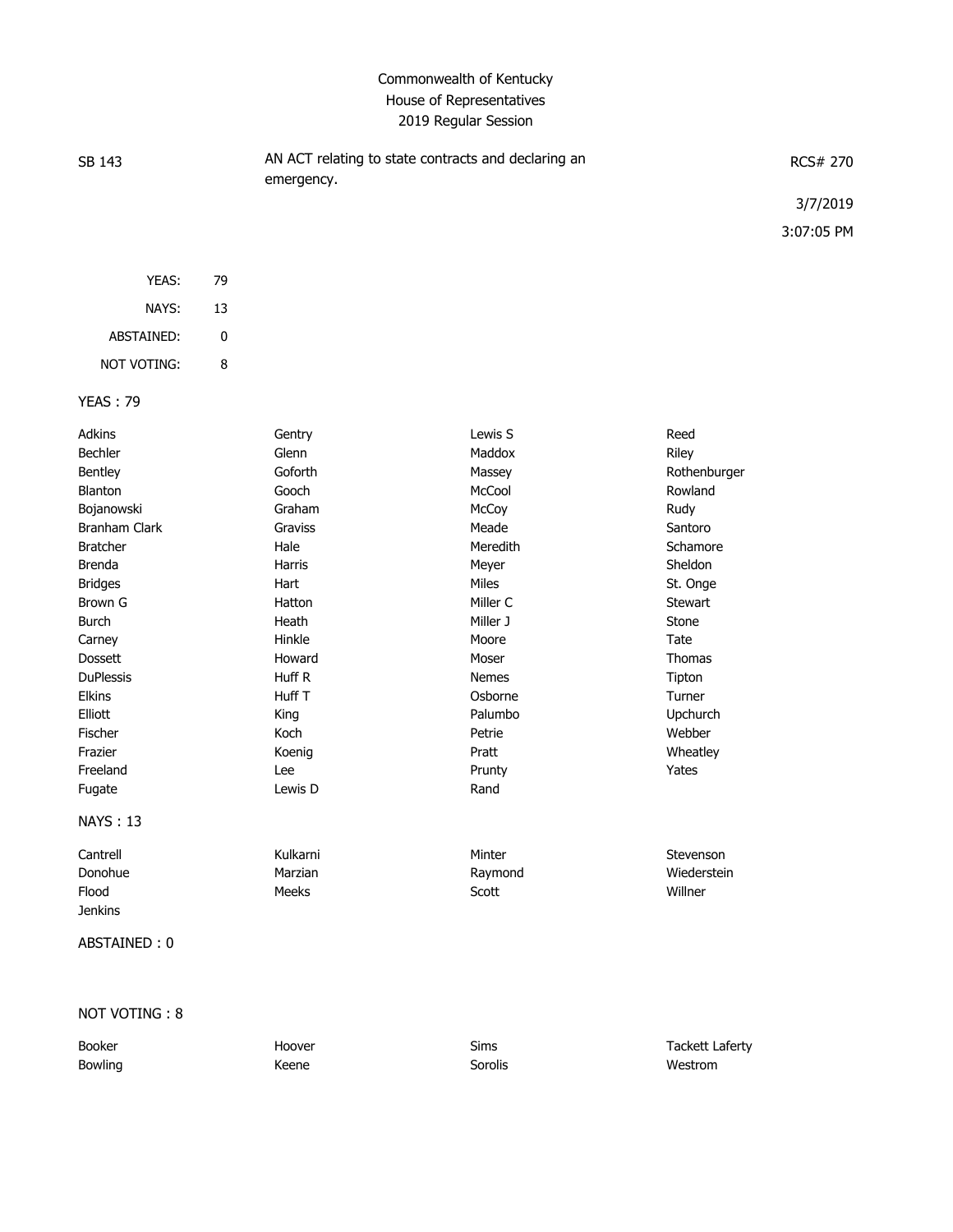# **COMMONWEALTH OF KENTUCKY SENATE 2019 Regular Session**

| AN ACT relating to state contracts and declaring an<br>SB 143<br>emergency.                  |           |                                                                                       |                                                                                             | RSN# 946                                                                            |                         |
|----------------------------------------------------------------------------------------------|-----------|---------------------------------------------------------------------------------------|---------------------------------------------------------------------------------------------|-------------------------------------------------------------------------------------|-------------------------|
| PASS SB 143 final passage W/ hcs 1                                                           |           |                                                                                       |                                                                                             |                                                                                     | 3/12/2019<br>4:00:46 PM |
| YEAS:                                                                                        | 32        |                                                                                       |                                                                                             |                                                                                     |                         |
| NAYS:                                                                                        | 5         |                                                                                       |                                                                                             |                                                                                     |                         |
| PASSES:                                                                                      | $\pmb{0}$ |                                                                                       |                                                                                             |                                                                                     |                         |
| NOT VOTING:                                                                                  | $\pmb{0}$ |                                                                                       |                                                                                             |                                                                                     |                         |
| <b>YEAS: 32</b>                                                                              |           |                                                                                       |                                                                                             |                                                                                     |                         |
| Alvarado<br><b>Buford</b><br>Carpenter<br>Carroll D<br>Castlen<br>Embry<br>Girdler<br>Givens |           | Harris<br>Higdon<br>Hornback<br>Humphries<br>Kerr<br>McDaniel<br>McGarvey<br>Meredith | <b>Mills</b><br>Parrett<br>Raque Adams<br>Robinson<br>Schickel<br>Schroder<br>Seum<br>Smith | <b>Stivers</b><br>Thayer<br>Turner<br>Webb<br>West<br>Westerfield<br>Wilson<br>Wise |                         |
| <b>NAYS: 5</b>                                                                               |           |                                                                                       |                                                                                             |                                                                                     |                         |
| Carroll J<br>Clark                                                                           |           | Harper Angel                                                                          | Neal                                                                                        | Thomas                                                                              |                         |
| PASSES: 0                                                                                    |           |                                                                                       |                                                                                             |                                                                                     |                         |

NOT VOTING : 0